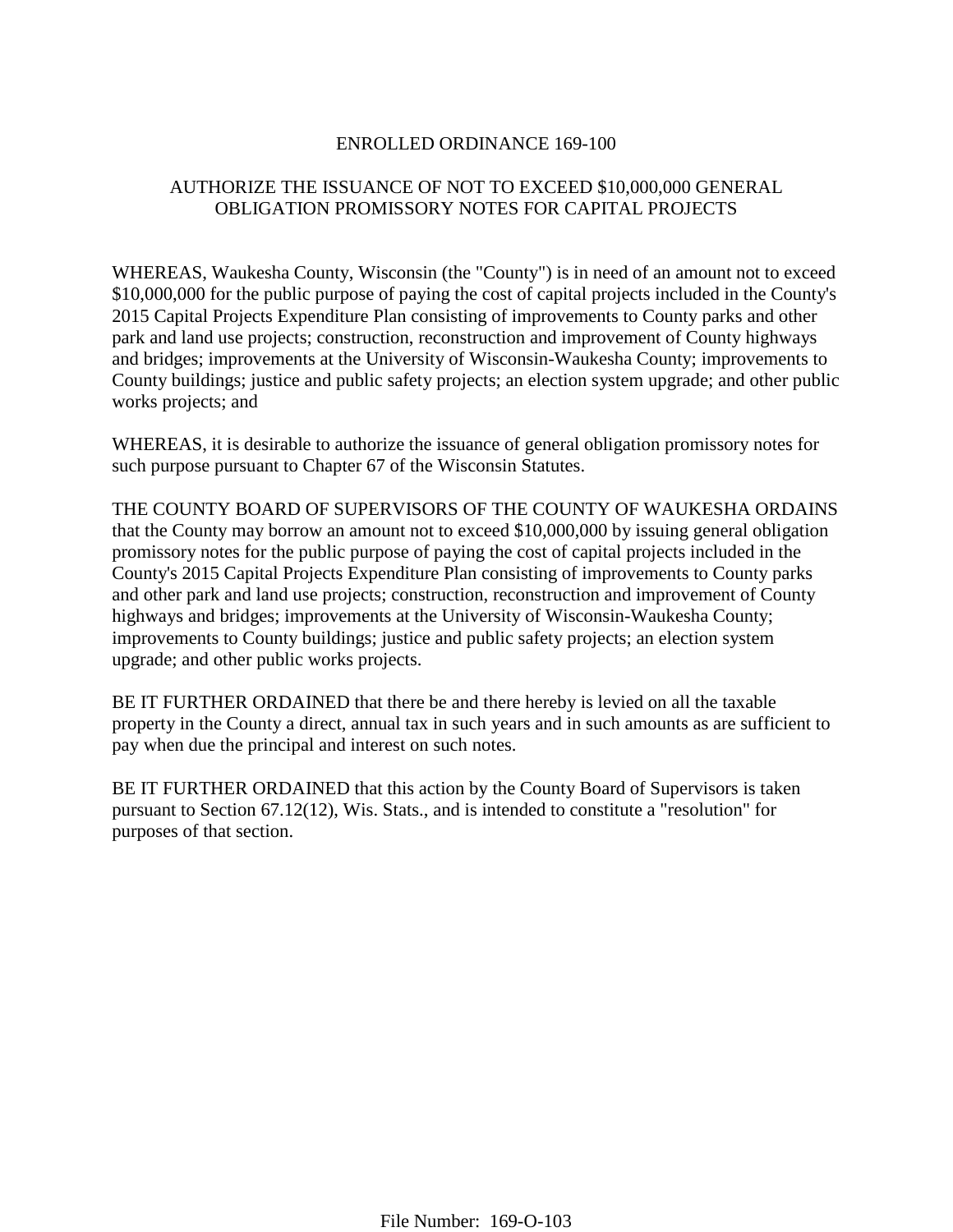## AUTHORIZE THE ISSUANCE OF NOT TO EXCEED \$10,000,000 GENERAL OBLIGATION PROMISSORY NOTES FOR CAPITAL PROJECTS

Approved by: **Finance Committee** 

 $\omega$  C James A. Heinrich, Chair Eric Highum

**Richard Morris** 

uane E. Paulson

Larry Nelson

**Steve Whittow** 

William J. Zaborowski

The foregoing legislation adopted by the County Board of Supervisors of Waukesha County, Wisconsin, was presented to the County Executive on:

 $34/28/$ Date: Kathleen Novack, County Clerk

The foregoing legislation adopted by the County Board of Supervisors of Waukesha County, Wisconsin,

Date:

 $4 - 1 - 15$ 

Daniel P. Vrakas, County Executive

169-O-103